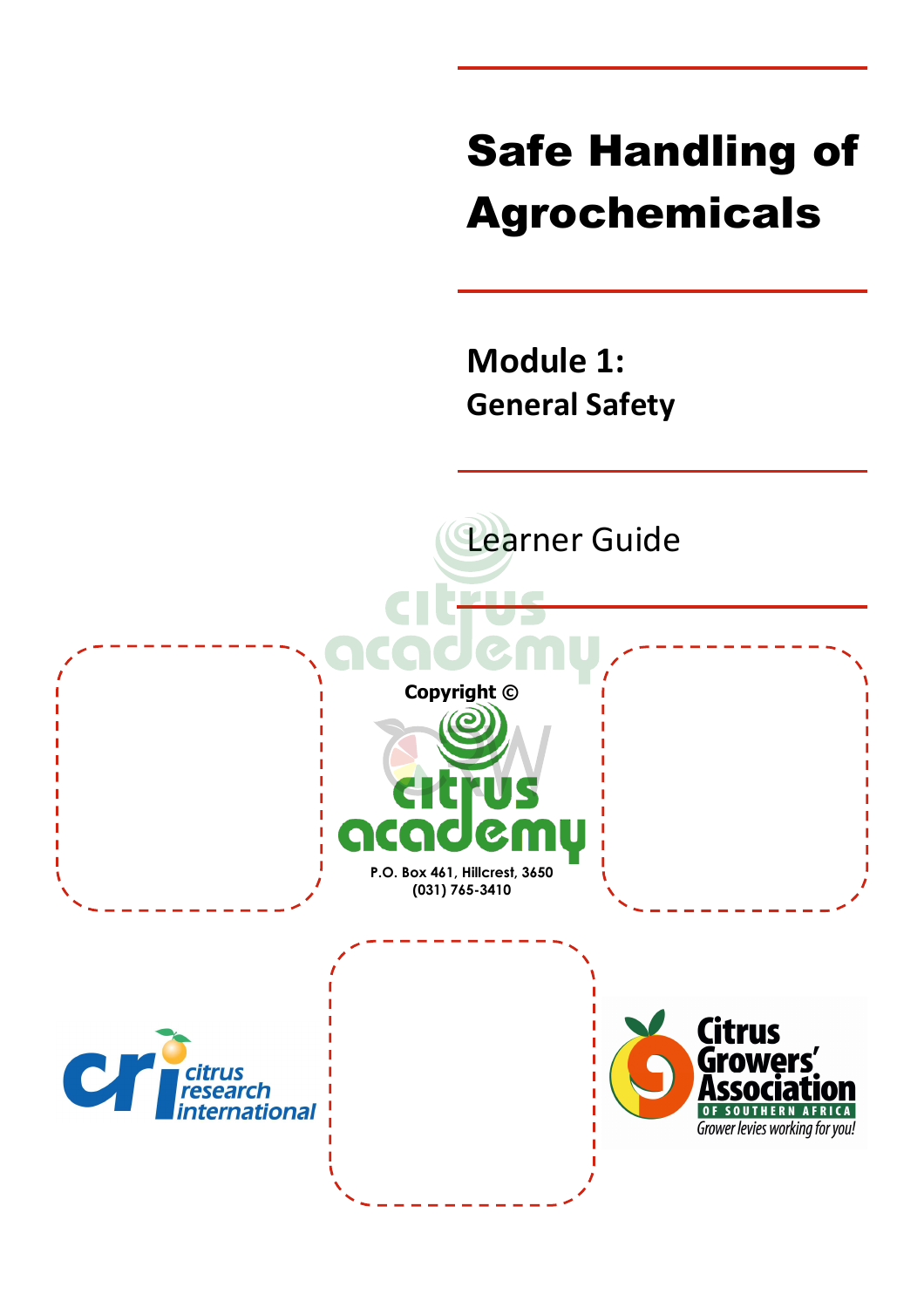**© Citrus Academy NPC**  1 st edition 2019

The content of this module is based on audio-visual material produced by the Citrus Academy.

**Scripted by:**  Jacomien de Klerk

#### **Visual material production:**  Sagritex (Pty) Ltd

#### **Additional information sources:**

Citrus Academy Production Learning Material Citrus Academy Nursery Workers' Programme CRI Citrus Production Guidelines

#### **Project coordinator:**

Citrus Academy (Jacomien de Klerk)



#### **Disclaimer**

By accepting this document and reading its contents you agree to be bound by the terms of this disclaimer.

The use of the contents of this document and the accompanying visual material is at your own risk. Neither the Citrus Academy nor Citrus Research International nor the Citrus Growers' Association warrant that the content of this document or the visual material is suitable for your intended use or that it is free of inaccuracies or omissions. The opinions and advice expressed in this document and the visual material are not necessarily those of the Citrus Academy, Citrus Research International or the Citrus Growers' Association. The Citrus Academy, Citrus Research International and the Citrus Growers' Association, their directors, officers, employees, agents and contractors shall not be liable for any loss or damage of any nature suffered by any person as a direct or indirect result of the use of, or inability to use, any advice, opinion or information contained in this document or the visual material, or any misrepresentation, misstatement or omission, whether negligent or otherwise, contained in this document and the visual material.

You indemnify the Citrus Academy, Citrus Research International and the Citrus Growers' Association against any claim by any third party against the Citrus Academy, Citrus Research International and the Citrus Growers' Association, their directors, officers, employees, agents or contractors arising from, or in connection with, the use of, or reliance on, the contents of this document and the visual material. It is your responsibility to determine suitability of the contents of this document and the accompanying visual material for your intended use.



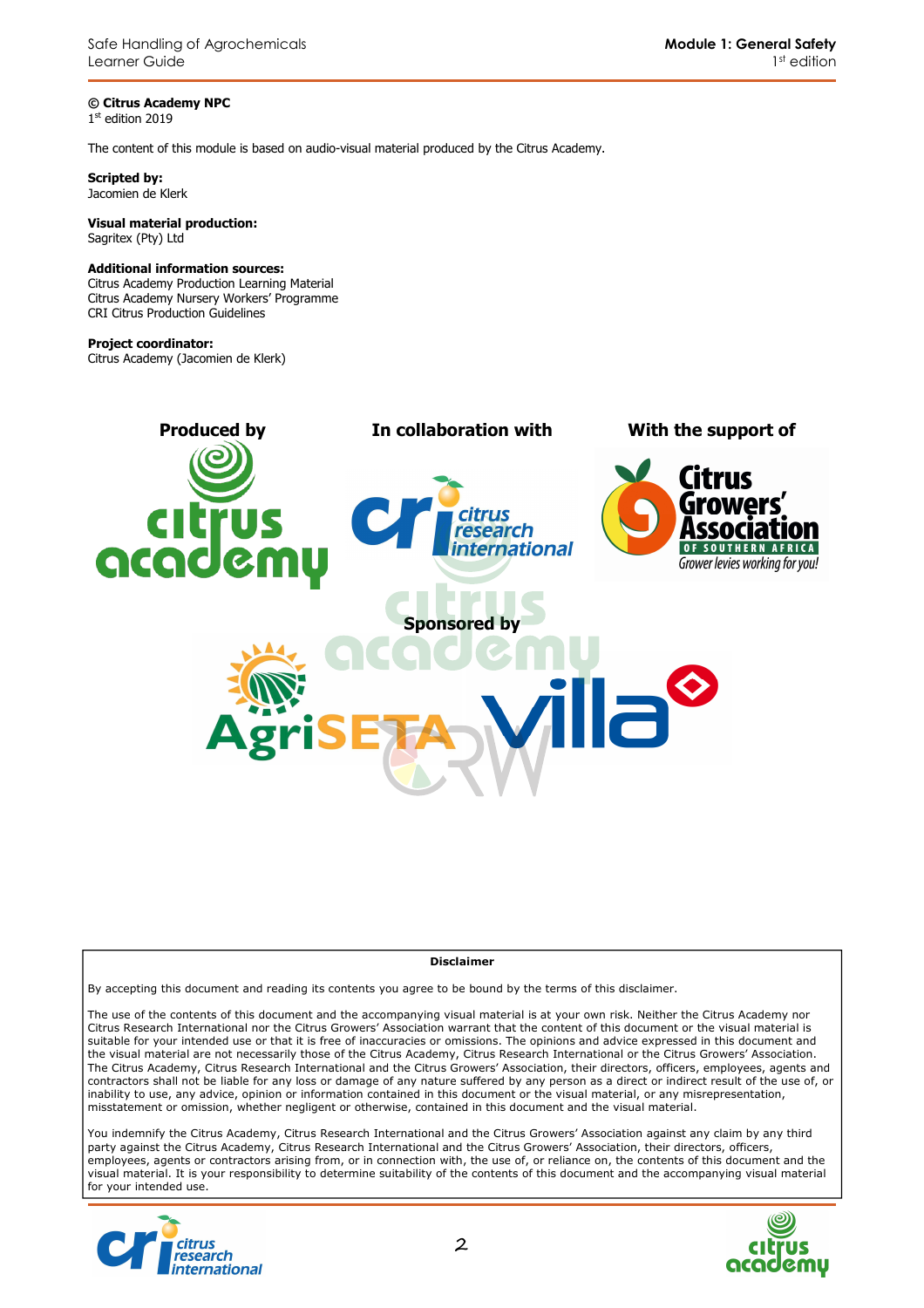# Contents

| <b>Introduction</b>                                                                                                                        | 4           |
|--------------------------------------------------------------------------------------------------------------------------------------------|-------------|
| <b>Occupational Health and Safety</b>                                                                                                      | 4           |
| <b>Protective Equipment and Clothing</b><br>Types of Protective Equipment and Clothing<br>Maintenance of Protective Equipment and Clothing | 4<br>5<br>5 |
| <b>Preventing Soil and Water Contamination</b>                                                                                             | 6           |
| <b>Emergency Procedures</b><br>Poisoning<br>Spillage                                                                                       | 6<br>6<br>7 |
| <b>Conclusion</b>                                                                                                                          | 8           |





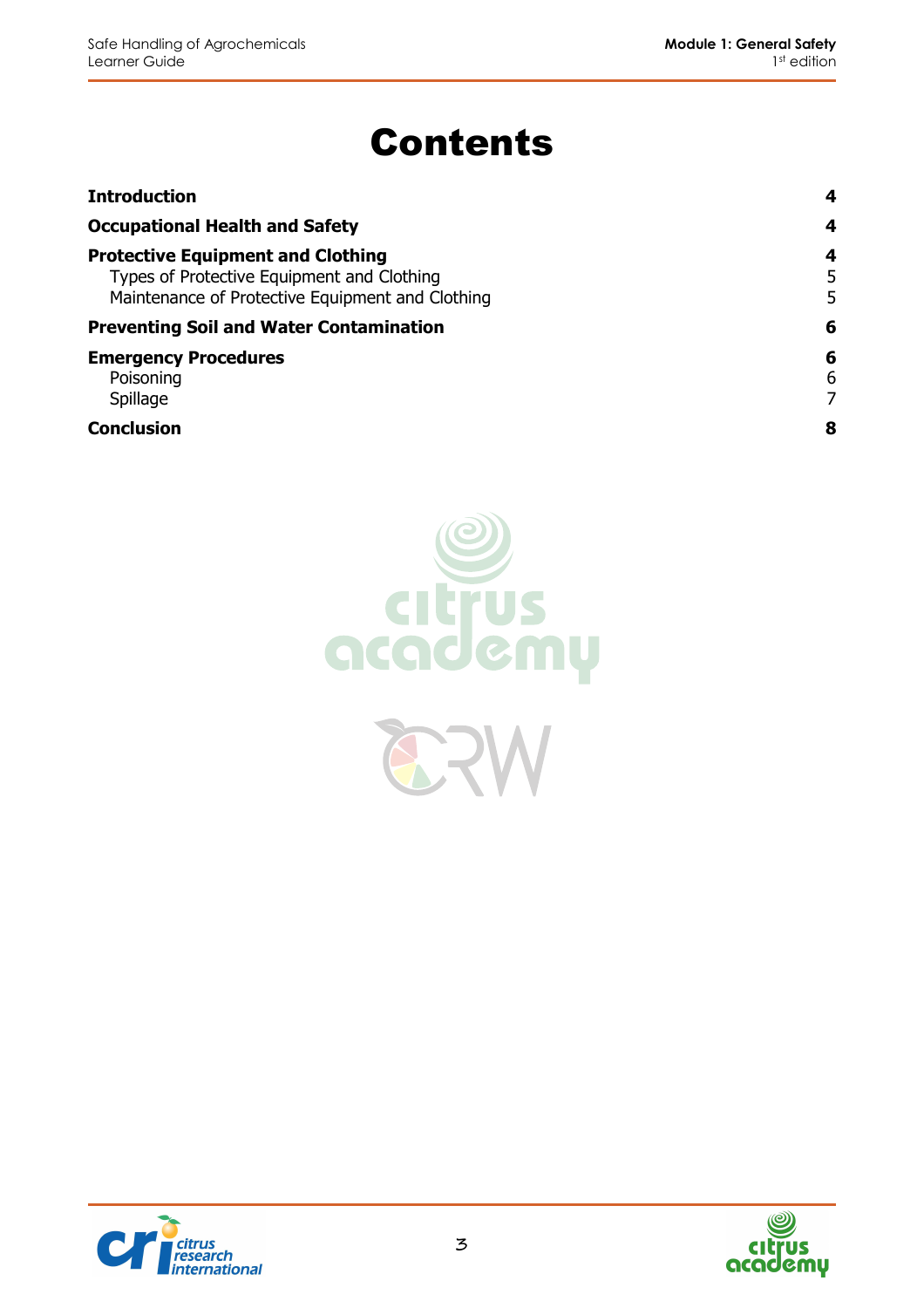# **Introduction**

In the process of producing and packing citrus fruit, we make use of many chemical products. There are fertilisers, herbicides and pest control chemicals used in the nursery and on the farm, chemical treatments used in the packhouse, and chemicals used to clean and sanitise work areas, to name a few examples. These chemical products are referred to as agrochemicals, meaning chemicals used in agriculture.

There is a wide range of agrochemicals that workers in nurseries, on farms and in packhouses regularly work with. All agrochemicals can be dangerous to humans, animals and plants, and can damage the environment if they are, for instance, allowed to get into waterways or into the soil. Even agrochemicals classified as safe can be harmful to your health – it is all a question of how much you are exposed to and how you are exposed.

Different agrochemicals can pose a danger to you in different ways. Some of them can be poisonous to humans or animals when they are swallowed – what we call "ingested" – while others can cause chemical burns or even poison you when they come into contact with your skin. Another great danger is inhaling certain agrochemicals while they are being sprayed in orchards. Others are very dangerous when, for instance get them in your eyes.

Remember that many agrochemicals, like pest control chemicals and herbicides, are made to kill living things like pest insects and weeds. Agrochemicals must be stored and always used with safety in mind. In this series we look at how we protect ourselves, others and the environment when using agrochemicals, how we store agrochemicals safely, and how we correctly mix and use agrochemicals. In this module we look at general safety procedures.

# **Occupational Health and Safety**

Every workplace in South Africa – in our case every nursery, farm and packhouse – must adhere to the requirements of the Occupational Health and Safety Act. Under this Act there are very specific regulations for how all chemicals that are used in that workplace must be used and stored. Workers must receive regular training on the requirements of the Act and the Act itself must be printed out and put up on a wall in the workplace. Have a look at it, and make sure that you comply with the law.

There are also other requirements and regulations that citrus producers and packhouses must adhere to if they want to export citrus fruit. There is for instance the GlobalGAP accreditation system and the SIZA programme. Both of these require that the workplace must have a health and safety management system. Workers should also be trained about what they are required to do to comply with the system.

Communication is a critical part of a successful health and safety management system. Workers must not only know the hazards that they face in the workplace but also what to do in the event of an accident or emergency. Always remember that these regulations and systems are put in place to protect you. It is important that you play your part in making sure that you stay safe and healthy in the workplace.

# **Protective Equipment and Clothing**

Protective equipment and clothing is the first thing that we need to keep ourselves safe when working with agrochemicals. Protective equipment and clothing is designed to prevent workers from ingesting or inhaling agrochemicals and from getting agrochemicals on their



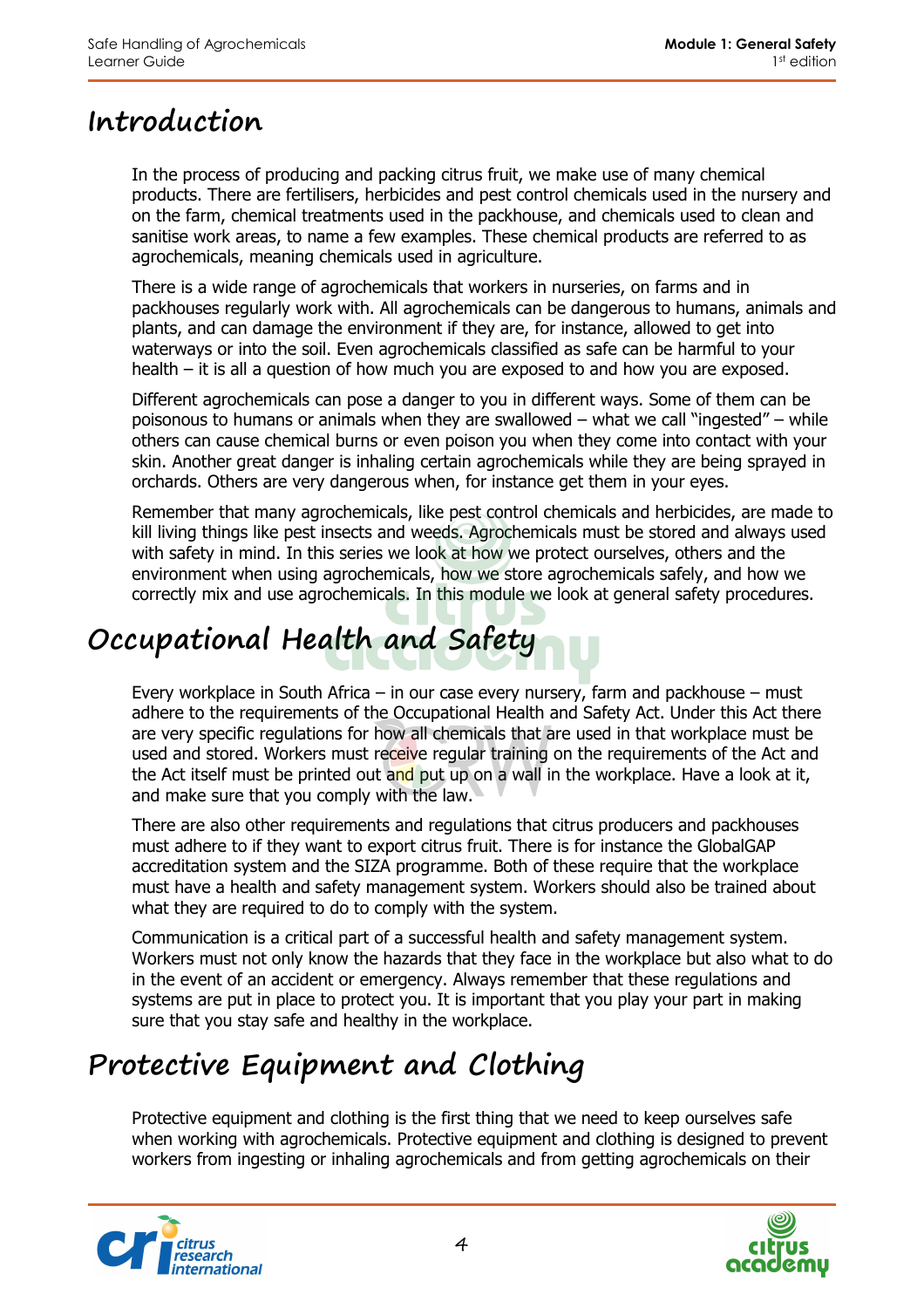skin. How much and what kind of protection you need depends on the agrochemical you are working with.

As we discuss in a later module, all agrochemicals are classified according to how dangerous they are. This is shown on the label of the agrochemical, where we can also see what protective equipment and clothing we need to wear when working with that particular agrochemical. Always follow the instructions on the label, even when it is hot or the equipment makes you uncomfortable.

# **Types of Protective Equipment and Clothing**

All workers that come into contact with agrochemicals must have the following protective equipment and clothing available to them:

#### **Cotton overalls**

The best option is a two-piece overall. Overalls are worn just about all the time when working on a farm. Cotton provides better protection and is more durable than those made from lightweight synthetic fabric.

#### **Rubber boots**

Rubber boots are also worn most of the time on a farm, but it is especially important when working with agrochemicals. Rubber boots are water tight and strong.

#### **Apron**

An apron is worn while mixing agrochemicals to protect you in case of spillage.

#### **Rain Coat and Hat**

A rain coat and hat is worn while spraying agrochemicals, to protect from skin contact.

#### **Goggles**

Goggles are used to protect a worker's eyes while they are mixing agrochemicals and sometimes when they are applying them.

#### **Rubber gloves**

Rubber gloves prevent skin contact with agrochemicals while they are being mixed and applied.

#### **Face mask**

A face mask offers protection against inhaling agrochemicals.

#### **Respirators**

Some agrochemicals are even more dangerous when inhaled and a respirator is used in those cases.

Workers must know how to put on and use protective equipment and clothing correctly, and that it must be the right size for them. It is no use wearing a respirator that fits loosely or rubber gloves that are too big and keep falling off.

### **Maintenance of Protective Equipment and Clothing**

Protective equipment and clothing will only protect you if it is clean, whole and working properly. Make sure that your overalls, gloves, boots, apron, raincoat, rain hat and face mask are whole and do not have any rips or tears. A hole or tear can bring the agrochemical into contact with your skin, and it can cause poisoning or a chemical burn.



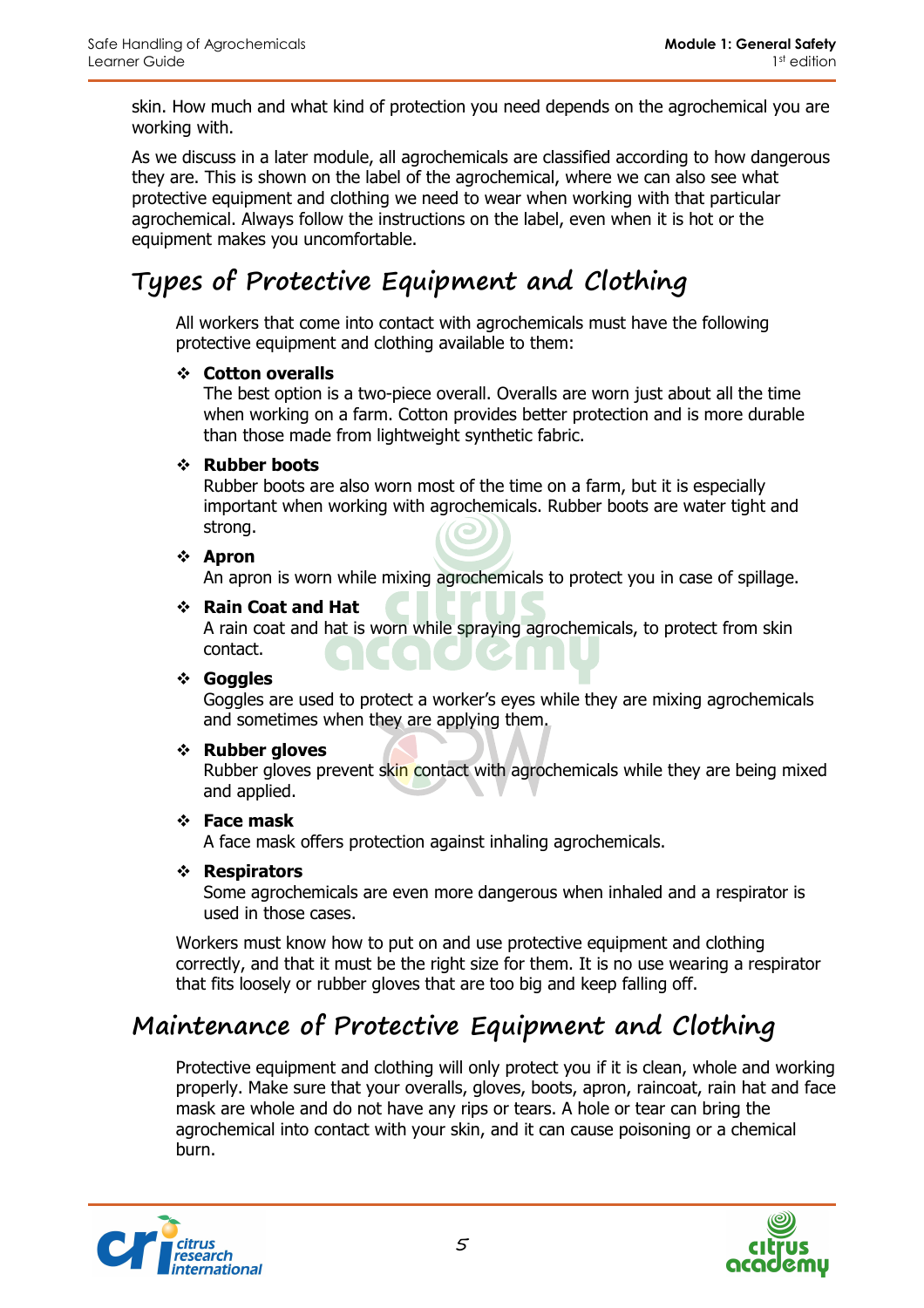One of the requirements of a health and safety management system is regular inspection of protective equipment and clothing. Workers are responsible for checking their protective equipment and clothing regularly, but this must be followed up by spot checks by the health and safety officer.

Best practice is to wash clothes and equipment immediately after it is used. This way you can be sure that it is clean when you need to use it again, and it will also stop agrochemicals from being absorbed by the clothing.

Protective equipment and clothing that is badly damaged and no longer effective must be replaced. Rather be safe than sorry – better to replace an item too soon than too late and risk injury.

# **Preventing Soil and Water Contamination**

Farmers have a very particular responsibility to protect the environment and land from which they make their living. Pollution is very damaging to the environment, and a major source of pollution on a farm is agrochemicals that are not handled properly.

Remember that all agrochemicals can cause damage to the environment if they are at a high enough concentration, even if they seem to be harmless. This is why we must prevent accidents that can lead to agrochemicals getting into the soil and water supply, and why we must minimise the amount of runoff agrochemicals when they are being applied.

To limit this, chemical storage and mixing facilities should be constructed at least fifty meters away from natural water sources, even boreholes. To limit soil contamination, chemical mixing areas must also have a separate drainage system where chemicals can be trapped and contained. In a later module we will look at this in more detail.

# **Emergency Procedures**

The workplace should have clear, written procedures for how agrochemicals must be handled to prevent them from getting into the water supply and the soil, and from posing a danger to wild animals, workers and all other humans that are on the farm. All workers that handle agrochemicals must be trained on these procedures.

Firstly, workers must now what to do every day when they work with agrochemicals to stay safe and to prevent emergencies. But no matter how careful we are, it is sometimes impossible to keep emergencies from happening. When it does happen, we must know what to do to minimise the damage caused by the incident.

# **Poisoning**

Poisoning is the first emergency incident that we will look at. Poisoning can happen not only when an agrochemical is swallowed, or ingested, but also with some agrochemicals when they are absorbed through the skin or inhaled.

The first thing to do to is to work closely with the local doctor and other medical facilities. The doctor should have an up-to-date list of the agrochemicals stored and used in the workplace so that he can have the right antidotes available in case of an emergency.

The second important thing is to have a trained first aid officer in the workplace. A first aid officer is trained to recognise different poisoning symptoms and can react immediately if someone gets in trouble. All workers that come into contact with



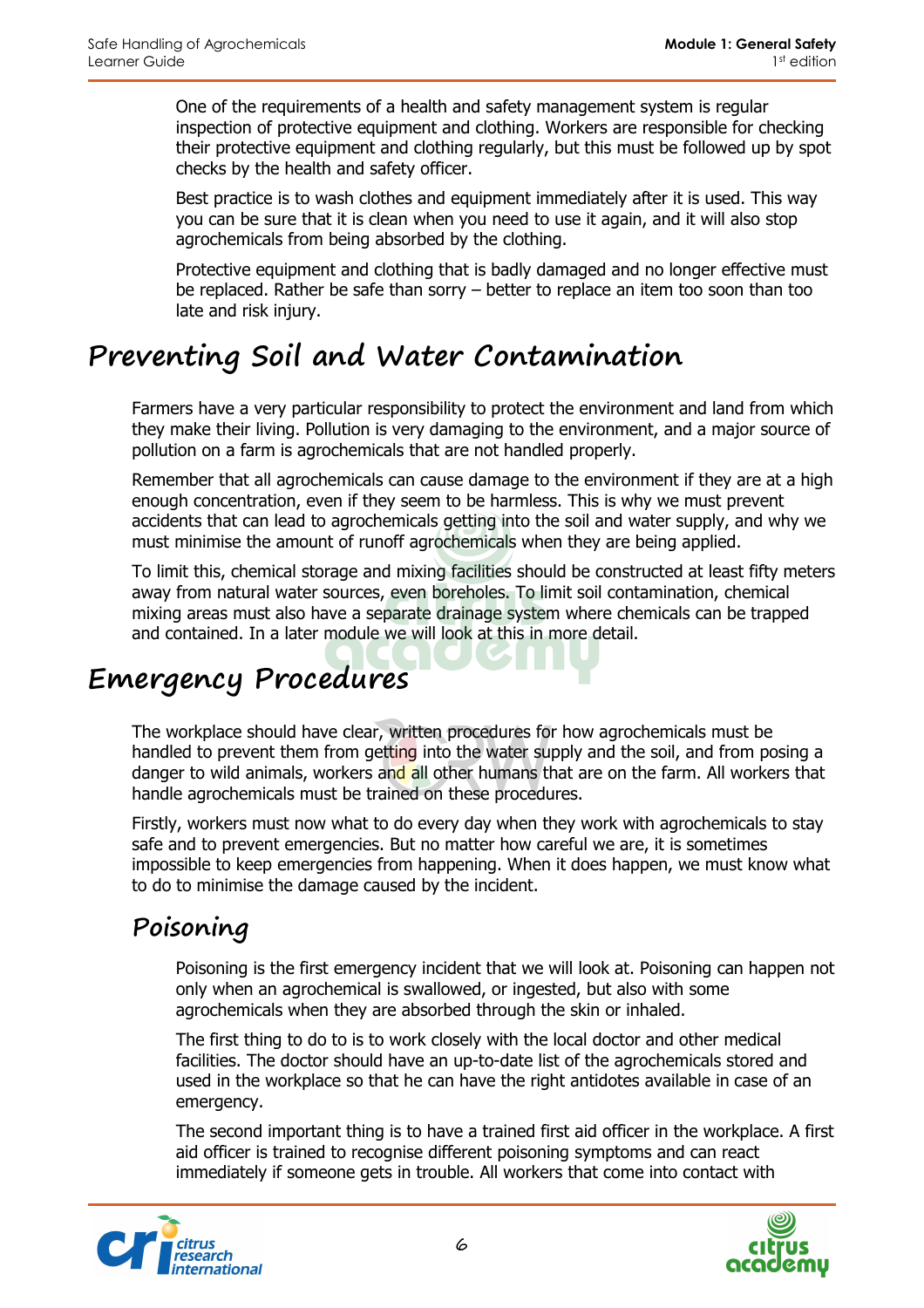agrochemicals should know the symptoms of poisoning. There are various posters available that show the symptoms of poisoning and they should be displayed where people work with agrochemicals.

If anyone develops poisoning symptoms, the first aid officer must be called immediately. Also arrange for medical attention as soon as possible or arrange for the worker to be taken to the hospital or clinic. While this is being done, the first aid officer will follow these procedures:

- 1. Try to find out which agrochemical caused the poisoning.
- 2. If this can be found out, consult the label for specific first aid procedures.
- 3. Try to determine how the agrochemical was taken in, being by mouth, through the skin or by inhalation.
- 4. Make sure that the breathing tract is open.
- 5. If the patient is unconscious, turn him or her onto their stomach.
- 6. Start artificial respiration if the person is not breathing.
- 7. If the patient absorbed the chemical via the skin, remove the patient from the contamination point, remove all contaminated clothing and wash affected areas with soap and water.
- 8. If the eyes have been affected, wash with clean water for at least fifteen minutes.
- 9. If the chemicals have been swallowed do not make the person vomit unless it specifically says so on the product label.
- 10. Keep the patient warm.

### **Spillage**

The second type of emergency incident that we have to prepare for is spillage, or leakage. Even if workers are really careful when handling chemicals, spillages or leakages can still occur. It is important to have the right equipment available so that the damage can be limited. As part of their health and safety training, workers who work with agrochemicals must be trained on how to deal with spillages and leakages.

To do this quickly and effectively, we need the following tools and equipment:

- $\cdot$  Extra sets of protective clothing, including respirators and face masks
- $\div$  Brooms and shovels
- Powdered lime
- ❖ Sand or soil
- ❖ Open-top drums in which to put spilled chemicals

If a spillage or leakage occur, follow this procedure:

- 1. Give first aid to anyone that might have been in contact with or poisoned by the agrochemical.
- 2. Isolate the spill area and keep all unauthorised people away.
- 3. Every worker involved in the clean-up must wear protective clothing.
- 4. Try to contain the spillage or leakage as far as possible by constructing an absorbent barrier of sand, soil or lime around the spilt material.
- 5. Place leaking containers, if any, into open-top drums and label the drums clearly.